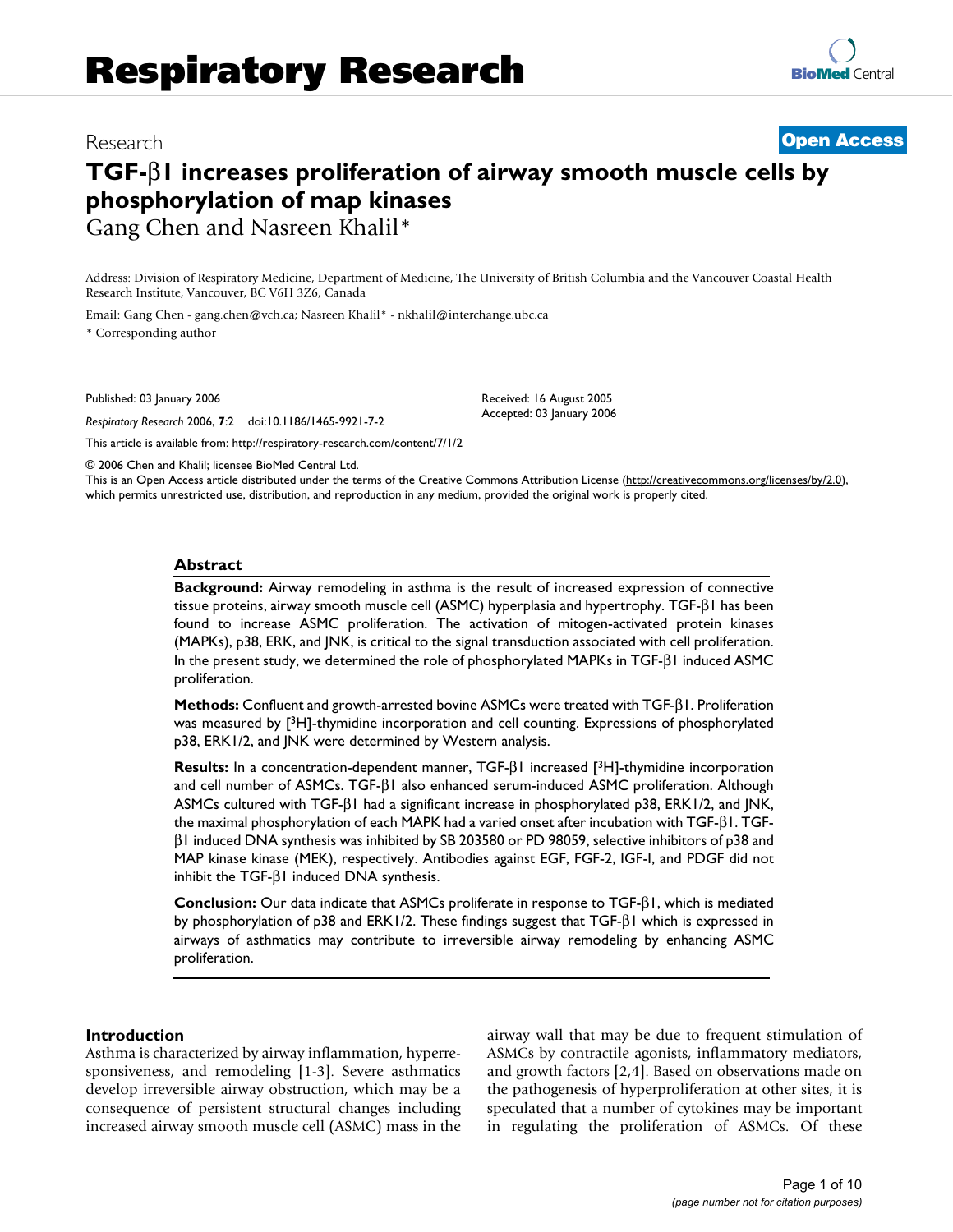cytokines, transforming growth factor-beta1 (TGF-β1), a multifunctional polypeptide, is one of the most potent regulators of connective tissue synthesis and cell proliferation [2,5-8].

The source of TGF-β1 in the airways may be from the inflammatory cells recruited to the airways or from the residential airway cells themselves such as bronchial epithelial cells and ASMCs [7,8]. We had previously demonstrated that all isoforms of TGF-β, as well as TGF-β receptor (TβR) type I and II were expressed by ASMCs in human and rat lungs [9,10]. In addition, we had found that in models emulating airway injury, such as *in vitro* wounding of confluent monolayers [11,12], exposure to proteases [12,13], or cells in subconfluent conditions [12], ASMCs released biologically active TGF-β1, which in turn led to increase in connective tissue proteins such as collagen I and fibronectin. Recently, we had reported that granulocyte macrophage-colony stimulating factor (GM-CSF), another cytokine found in asthmatic airways, increased connective tissue expression of bovine ASMCs in response to TGF-β1 by induction of TβRs [14]. TGF-β1 is likely to play an important role in airway remodeling in asthmatics. For example, Minshall et al [5] demonstrated that, as compared with the control subjects, both the expression of TGF-β1 mRNA and TGF-β1 immunoreactivity were increased in the airway submucous eosinophils, the cell that had been confirmed the presence of active TGF-β1, and these increases were directly related to the severity of the disorder. In a mouse model of airway remodeling induced by OVA sensitization and challenge, increased TGF-β1 was demonstrated by ELISA and immunohistochemistry with increased peribronchial collagen synthesis, thickness of peribronchial smooth muscle layer, and α-smooth muscle actin immunostaining  $[15]$ . Redington et al [6] found an increased TGF-β1 level in the bronchoalveolar lavage fluid from asthmatic patients compared to normal controls. Recently, McMillan et al [16] demonstrated that anti-TGF-β antibody significantly reduced peribronchiolar extracellular matrix deposition, ASMC proliferation, and mucus production in an allergen induced murine asthma model.

The effects of TGF-β1 on cell proliferation are more complex and context dependent [17,18]. For example, TGF-β1 inhibits proliferation of epithelial and hematopoietic cells [19]; however, TGF-β1 induces proliferation of the mesenchymal phenotype of cells such as fibroblasts, smooth muscle cells, and myofibroblasts [20]. Even within mesenchymal cells, the cell responses to TGF-β1 are highly variable. For example, TGF-β1 stimulates proliferation of confluent vascular and airway smooth muscle cells, but inhibits the proliferation of the same cells when they are subconfluent [21-24]. A low dose of TGF-β1 stimulates proliferation of fibroblasts, chondrocytes, and arterial

smooth muscle cells, but a high dose of TGF-β1 inhibits the proliferation of the same cells [20,25]. The duration of TGF-β1 treatment also affects the cellular proliferative response to TGF-β1. For example, Incubation of ASMCs or articular chondrocytes for 24 hours with TGF-β1 inhibited cell proliferation, whereas 48- or 72-hour incubation stimulates proliferation of the same cells [26,27].

The proliferation of several phenotypes of cells is mediated by growth factor or cytokine induced mitogen-activated protein kinases (MAPKs), a family of serinethreonine protein. MAPKs consist of extracellular signalregulated kinase (ERK),  $p38$  MAPK ( $p38$ ), and c-Jun NH<sub>2</sub>terminal kinase (JNK) [28]. The activation of MAPKs is a key component in signal transduction associated with cell proliferation [29]. Among the three MAPKs, ERK has been well studied and proven to play a major role in the signalling of ASMC proliferation [30-38]. The activation of ERK by various substances, such as epidermal growth factor (EGF), platelet-derived growth factor (PDGF), fibroblast growth factor-2 (FGF-2, also called basic fibroblast growth factor, bFGF), insulin-like growth factor-I (IGF-I), thrombin, endothelin, phorbol esters, beta-hexosaminidase A (an endogenous mannosyl-rich glycoprotein), and 5-hydroxytryptamine (5-HT), increased ASMC proliferation [30-38]. The inhibitors or antisense oligonucleotide of ERK blocked the proliferation induced by these substances [30-37]. Activated ERK stimulates numerous transcription factors such as Elk-1, c-Jun, c-Fos, and c-Myc in the nucleus. The transcription factors in turn regulate the expression of genes required for DNA synthesis, such as cyclin D1. It has been demonstrated that active Ras and MAPK/ ERK kinase-1 (MEK1) (the upstream activator of ERK) each induced cyclin D1 promoter activity [36]. Elk-1 and activator protein-1 (c-Jun, c-Fos) reporter activation by mitogens was reduced by inhibition of MEK in human ASMCs [31]. In addition, inhibition of MEK attenuates mitogen-induced increase in promoter activity, mRNA or protein of cyclin D1 or c-Fos [30,32,38]. However, the role of p38 and JNK in mitogen-induced ASM proliferation is not well known. In addition, little is known about the role of MAPKs in TGF-β1 induced proliferation in ASMCs.

This study was designed to investigate the effect of TGF-β1 on asmc proliferation and the role of mapks in the TGFβ1 induced changes of asmc proliferation. We found that TGF-β1 increased asmc proliferation and the proliferative effects were mediated by phosphorylation of ERK1/2 and p38.

# **Materials and methods** *Cell culture*

Bovine trachea was obtained from a local slaughterhouse. An explanted culture of the smooth muscle tissue was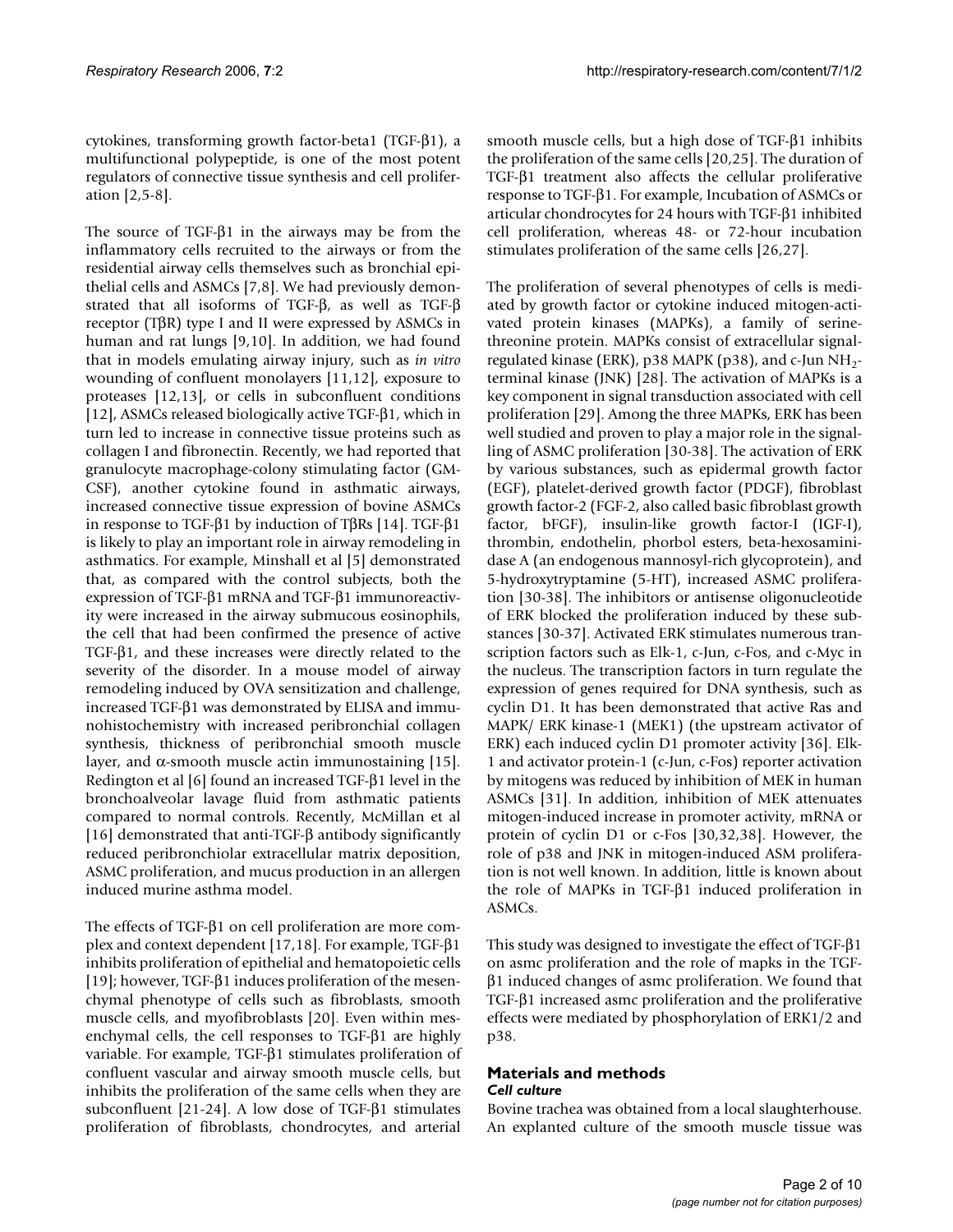

**ASMC responses to TGF-**β**1 and serum in different culture conditions.** ASMCs were cultured with DMEM/ 10% FBS to confluence and then changed to DMEM/0.2% BSA, DMEM/0.5% FBS, or DMEM/10% FBS for 72 hours, followed by treatment with 5 ng/ml of TGF-β1 or 10% FBS for 24 hours prior to [ $3H$ ]-thymidine incorporation assay.  $* p <$ 0.05,  $**$  p < 0.001 compared to control of the same condition.  $n = 4–6$ .

established as described previously with some modification [14]. Briefly, the associated fat and connective tissues were removed in cold phosphate buffered saline (PBS) with antibiotic reagents (penicillin G 100 U/ml, streptomycin 100 µg/ml) and antimycotic reagent (amphotericin B 0.25 µg /ml). Then, the smooth muscle was isolated, cut into 1–2 mm cubic size, and placed on culture dishes with Dulbecco's modified Eagle's Medium (DMEM) supplemented with 10% fetal bovine serum (FBS) and antibiotic-antimycotic reagents. In an incubator at 37°C with a humidified atmosphere (5%  $CO_2$ -balanced air), ASMCs migrated from the tissue explants and approached confluence around the explants. The explanted tissue was removed, and the ASMCs remaining in the culture were passaged with 0.05% trypsin/0.53 mM EDTA. Smooth muscle cell identity was verified by phase contrast microscopy for appearance of "hill and valley formation" and by immunocytochemistry staining for  $\alpha$ -smooth muscle actin and smooth muscle-specific myosin heavy chain (SM1 and SM2). For the experiments, the ASMCs in passage  $1-5$  were plated at density of 10000 cells/cm<sup>2</sup> in DMEM with 10% FBS and antibiotic reagents. All reagents above were from GIBCO BRL (Burlington, ON, Canada). The cell viability was determined with trypan blue (Sigma, St. Louis, Missouri) exclusion.

Since previous studies reported varied responses of TGFβ1 on ASMCs, we first determined an optimal culture condition for conducting the experiments. ASMCs were cultured in 24-well plates in DMEM with 10% FBS to confluence. After being washed with DMEM, the ASMCs were cultured for three days in one of following three media: DMEM with 0.2% bovine serum albumin (BSA, from Fisher Scientific, Fair Lawn, NJ), DMEM with 0.5% FBS, and DMEM with 10% FBS. Then, the cells were treated with 5 ng/ml of TGF-β1 (R&D Systems, Minneapolis, MN) or 10% FBS in the same fresh medium for 1 day followed by [3H]-thymidine incorporation and cell counting. As shown in Figure 1, increases in [3H]-thymidine incorporation occurred in all three conditions, but TGFβ1 and 10% FBS induced the strongest response in ASMCs cultured in 0.2% BSA/DMEM. Similar results were also seen in the number of cells (data not shown). Therefore, we chose 0.2% BSA/DMEM as the serum-free medium culture condition in which all further experiments were performed.

# *Cell proliferation study*

This study was performed by [3H]-thymidine incorporation and cell counting. Growth-arrested ASMCs were treated in serum-free medium in 24-well plates. Then, for some plates,  $[3H]$ -thymidine (1 µCi/ml, from ICN, Irvine, CA) was added for the final 4 hours and the incorporation was terminated by washing the cells with PBS twice. The cells were lysed with 0.2 N NaOH and the radioactivity was counted with a scintillation counter (Beckman LS5000CE). For other plates, the cells were washed with PBS, trypsinized and counted with a hemacytometer. To confirm the involvement of MAPKs in TGF-β1 induced proliferation of ASMCs, the cells were pretreated for one hour with 10 µM of SB 203580, 50 µM of PD 98059, or 10 µM of SP 600125, selective inhibitors of p38, MAP kinase kinase (MEK, which is upstream from ERK) and JNK, respectively (all from Calbiochem, San Diego, CA). Then 1 ng/ml of TGF-β1 was added to the medium and the cells were cultured for 24 hours, followed by [3H]-thymidine incorporation assay.

# *Western blotting and immune detection*

After treatment, ASMCs were washed with cold PBS and detached by trypsin. Whole cell protein was extracted on ice with lysis buffer (50 mM Tris-HCl pH 8.0, 0.15 M NaCl, 1% Triton-X-100, 0.1% SDS, 5 mg/ml sodium deoxycholate) in the presence of the protease inhibitors (as mentioned above) as well as phosphatase inhibitors including 1 mM NaF and 1 mM  $Na<sub>3</sub>VO<sub>4</sub>$  (Sigma). Protein concentration was measured using the Bradford method with a BioRad Protein Assay Reagent (BioRad; Hercules, CA). Protein extracts were separated by SDS-PAGE on polyacrylamide SDS gels and then transferred onto a PVDF membrane (BioRad) as per Laemmli's method. After blockade with 5% milk in Tris-buffered saline containing 0.05% Tween-20, the membranes were incubated overnight at 4°C with following primary antibodies (from Cell Signaling, Beverly, MA): anti-total or anti-phosphorylated p38, ERK1/2 (which recognizes p42 and p44 MAPK), and JNK (which recognizes p46 and p54 JNK).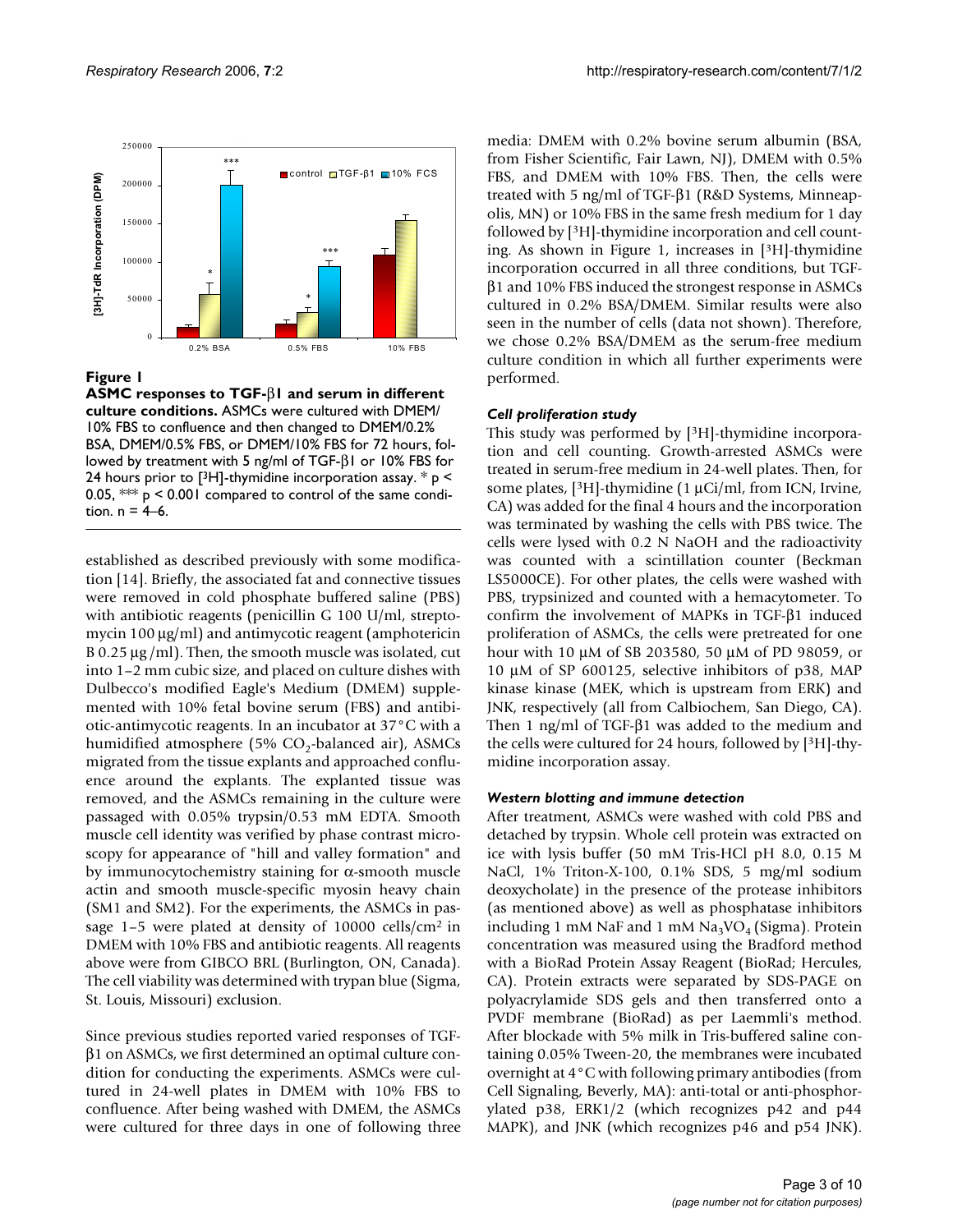

**TGF-**β**1 concentration-dependently increased proliferation of ASMCs.** Confluent and growth-arrested ASMCs were incubated with various concentrations of TGF-β1 for 24 or 48 hours prior to [3H]-thymidine incorporation assay (A) or cell counting (B). Significant differences were detected at all concentrations of TGF- $β$ I treatment compared to the untreated control,  $p < 0.05$  to  $p < 0.0001$ ,  $n = 4-18$ .

This was followed by incubating the blot with a HRP-conjugated secondary antibody (Santa Cruz) for 1 hour at room temperature. The target proteins on the membrane were then immunodetected by the ECL system (Amersham, Arlington Heights, IL) according to the manufacturer's instruction. The equal loading of proteins was confirmed by immunodetecting the blots with anti-βactin antibody (Sigma). Relative absorbance of the resultant bands was determined using the Quantity One imaging system (BioRad).

#### *Statistical analysis*

The results were expressed as mean  $\pm$  standard error of the mean (SEM). Student's t test and Kruskal-Wallis test combined with Dwass-Steel-Chritchlow-Fligner test were used for the data analysis. Differences were considered statistically significant when  $p < 0.05$ .

### **Results**

#### *TGF-*β*1 increased ASMC proliferation*

All concentrations of TGF-β1 (0.1, 1 and 5 ng/ml) induced significant increase in [3H]-thymidine incorporation by the ASMCs. Incubation of ASMCs with TGF-β1 for 48 hours induced more proliferation than 24 hours of incubation (Figure 2A). The TGF-β1 induced DNA synthesis was blocked by the addition of anti-TGF-β1 antibody (data not shown). TGF-β1 also induced a significant concentration-dependent increase in cell numbers (Figure 2B); however, the magnitude of the increased cell number was lower than the increased [3H]-thymidine incorporation, suggesting that as a parameter of cell proliferation, [3H]-thymidine incorporation is more sensitive than cell number.

#### *TGF-*β*1 augmented serum-induced proliferation*

Serum contains a variety of mitogenic substances that may enter the airways as protein exudates during airway inflammation. ASMCs can respond synergistically to a wide variety of mitogen combinations [39]. TGF-β may interact with these substances and affect ASMC proliferation. To determine this, we treated confluent, serum-free ASMCs with 10% FBS in the absence or presence of TGF $β1$  (1 ng/ml) for 48 hours and measured the changes of thymidine incorporation and cell number. DNA synthesis and cell number were significantly increased after treatment with 10% FBS compared to the cells cultured in serum-free medium (Figure 3). The serum-induced increases in thymidine incorporation and cell number were further enhanced by addition of 1 ng/ml TGF-β1 (Figure 3). Similar changes, to a lesser extent, were observed when 1% FBS was used (data not shown).

#### *Roles of MAPKs in TGF-*β*1 induced proliferation*

Next, we determined if MAPKs play any role in TGF-β1 induced increase in proliferation. ASMCs were treated with 1 ng/ml of TGF- $\beta$ 1 for 1, 5, 30 minutes, 24 and 48 hours, followed by extraction of the cellular protein. The expressions of total and phosphorylated p38, ERK1/2, and JNK were determined by Western analysis. TGF-β1 induced rapid increases in phospho-p38 (Figure 4A) and phospho-JNK (Figure 4C), beginning as early as 1 minute after addition of TGF-β1 and lasting up to 24 hours for phospho-p38. However, the phosphorylation of JNK was early and brief in duration (Figure 4C). Longer treatment (48 hours) with TGF-β1 led to a decrease in both phospho-p38 and phospho-JNK. The TGF-β1 induced increases in phospho-ERK1/2 occurred only after 24-hour treatment and this was not decreased by 48-hour treatment (Figure 4B). There was no change in the expression of total p38, ERK1/2, and JNK. In addition, to confirm that the TGF-β1 induced induction of phosphorylated p38, JNK, or ERK1/2 regulated cell proliferation, ASMCs were pretreated for one hour with SB 203580, PD 98059,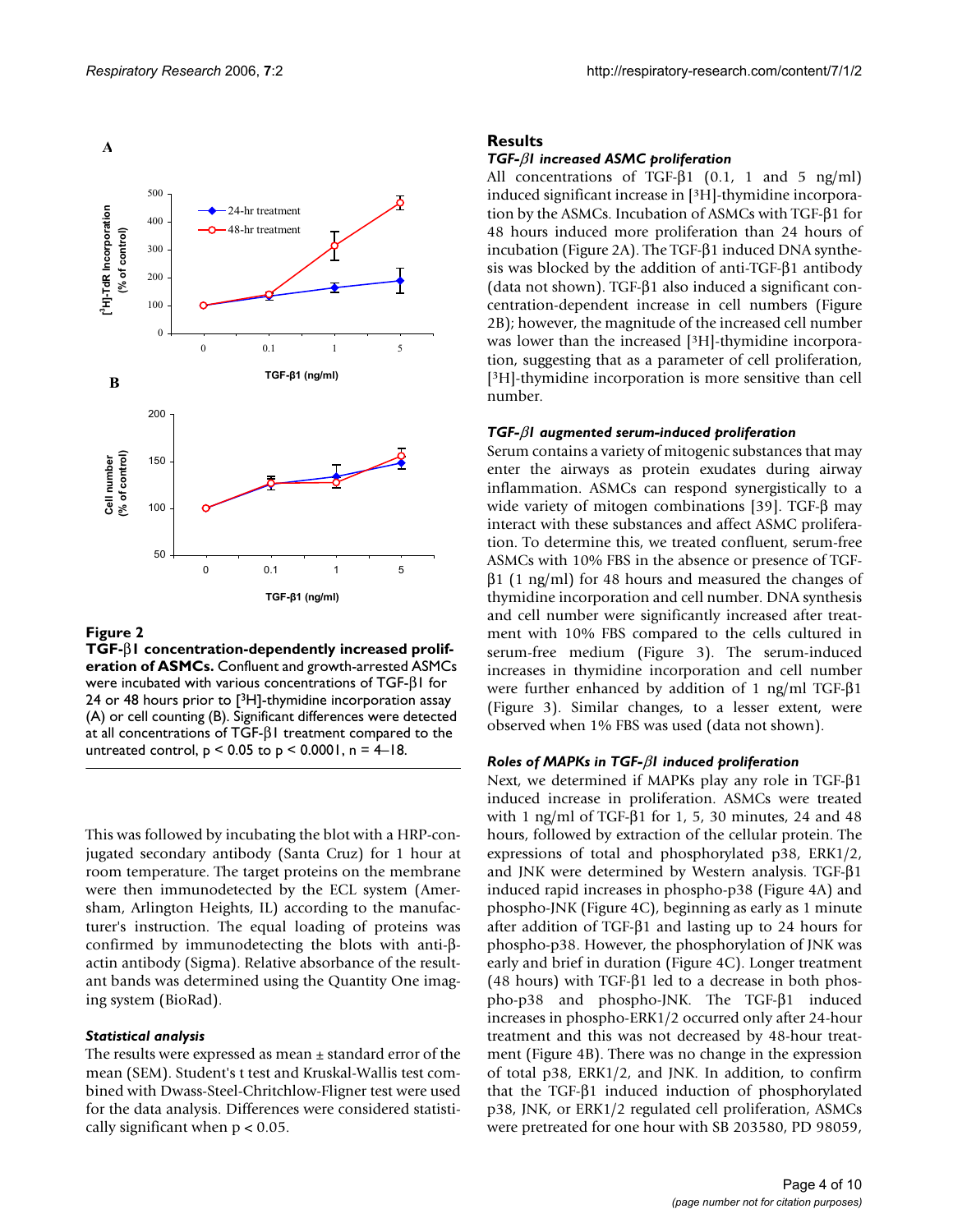

**TGF-**β**1 enhanced serum-induced proliferation of ASMCs.** Confluent and growth-arrested ASMCs were treated with 10% FBS in the absence or presence of TGF-β1 (1 ng/ml) for 48 hours and the changes of  $[3H]$ -thymidine incorporation ( $n = 9$ ) and cell number ( $n = 6$ ) were determined. All values are % of untreated control cultured in 0.2% BSA/DMEM. p values indicated were compared to control (10% FBS only).

or SP 600125, followed by 24-hour TGF-β1 treatment and [3H]-thymidine incorporation assay. The TGF-β1 induced DNA synthesis was attenuated by SB 203580 or PD 98059, but not SP 600125 (Figure 5). Furthermore, total and phosphorylated p38, ERK1/2, and JNK were determined using the cellular protein of ASMCs treated with TGF-β1 for 24 hours in the presence or absence of SB 203580, PD 98059, or SP 600125. Western analysis revealed that TGF-β1 induced phosphorylation of p38 and ERK1/2 were inhibited by SB 203580, PD 98059, respectively (Figure 6). There were no changes in phosphorylation of JNK between cells of control, TGF-β1, and SP 600125 plus TGF-β1 treatment (Figure 6). These data suggest that TGF-β1 induced increase in proliferation may be mediated by the activation of p38 and ERK1/2.

# *Roles of FGF-2, PDGF, EGF and IGF-I in TGF-*β*1 induced proliferation*

To examine if the TGF-β1 induced proliferation of ASMCs is a secondary effect mediated by other growth factors that had been reported to be induced by TGF-β1 [20,23,40- 42], ASMCs were treated with TGF-β1 in the absence or presence of neutralizing antibodies against FGF-2, PDGF, EGF, and IGF-I (all from R&D Systems). [3H]-thymidine incorporation was performed after 48-hour treatment with TGF-β1. As shown in Figure 7, there were no significant differences in the DNA synthesis between TGF-β1 treated ASMCs with and without these antibodies. The data suggest that TGF-β1 induced ASMC proliferation may not be mediated by these previously described TGF-β1 inducible growth factors.

# **Discussion**

In this study we have demonstrated that TGF-β1 increases proliferation in serum-free condition and enhances serum-induced proliferation of confluent ASMCs. This observation is consistent with the reports of others in which confluent ASMCs were treated with TGF-β1 in the presence of  $0.5 - 5\%$  FBS [24,26,43]. These findings have important clinical significance, because over expression of TGF-β1 mRNA and protein was found in bronchial biopsies from severe and moderate asthmatics [5,7,44,45]. In addition, it was reported that basal TGF-β1 levels in the airways were elevated in atopic asthma and that these levels increased further in response to allergen exposure [6]. Most recently, it was found that C-509T SNP of the TGFβ1 gene is an important susceptibility locus for asthma [46]. Our previous data also demonstrated that wounded ASMCs released biologically active TGF-β1, which in turn induced collagen and fibronectin synthesis [11,12]. Therefore, it is conceivable that in chronic asthmatics with repeated episode of injury and inflammation, TGF-β1 is synthesized and released into the airways or within the smooth muscle cells of the airways. The release and persistent presence of TGF-β1 in asthmatic airways may gradually induce airway smooth muscle hypertrophy and hyperplasia. Moreover, our finding that TGF-β1 enhances serum-induced ASMC proliferation may occur in asthmatic airways where there is inflammation leading to increase in vascular permeability and leakage of plasma that contains cytokines mitogenic for ASMCs. Our results suggest that the mitogenic effects of the cytokines would be enhanced by TGF-β1, and augment the ASMC hyperplasia and remodeling changes. The proliferative changes, combined with TGF-β1 induced connective tissue synthesis in ASMCs [11,12,14], would thicken the airway wall, reduce baseline airway caliber and exaggerate airway narrowing. Unlike Black and co-workers' finding that TGF-β1 treatment for 24 hours and 48 hours led to inhibition and promotion, respectively, of ASMC growth, in our present study, both 24-hour and 48-hour treatment with TGF-β1 induced increases in ASMC proliferation. The difference for the cell response after 24-hour TGF-β1 treatment may be due to the different culture condition. Black et al treated ASMCs in the presence of 2% serum in the culture medium, while we did not use any serum when we treated the cells. Therefore, the different extent of serum-deprivation may affect the cell response to mitogens.

Little is known about the mechanisms by which TGF-β1 affects ASMC proliferation. In human ASMCs, it was found that TGF-β1 induced a 10–20 fold increase in insulin-like growth factor binding protein-3 (IGFBP-3) mRNA and protein and a 2-fold increase in cell proliferation, which was blocked by IGFBP-3 antisense or IGFBP-3 neutralizing antibody, suggesting IGFBP-3 mediates TGF-β1 induced proliferation [43]. In cells other than ASMCs, it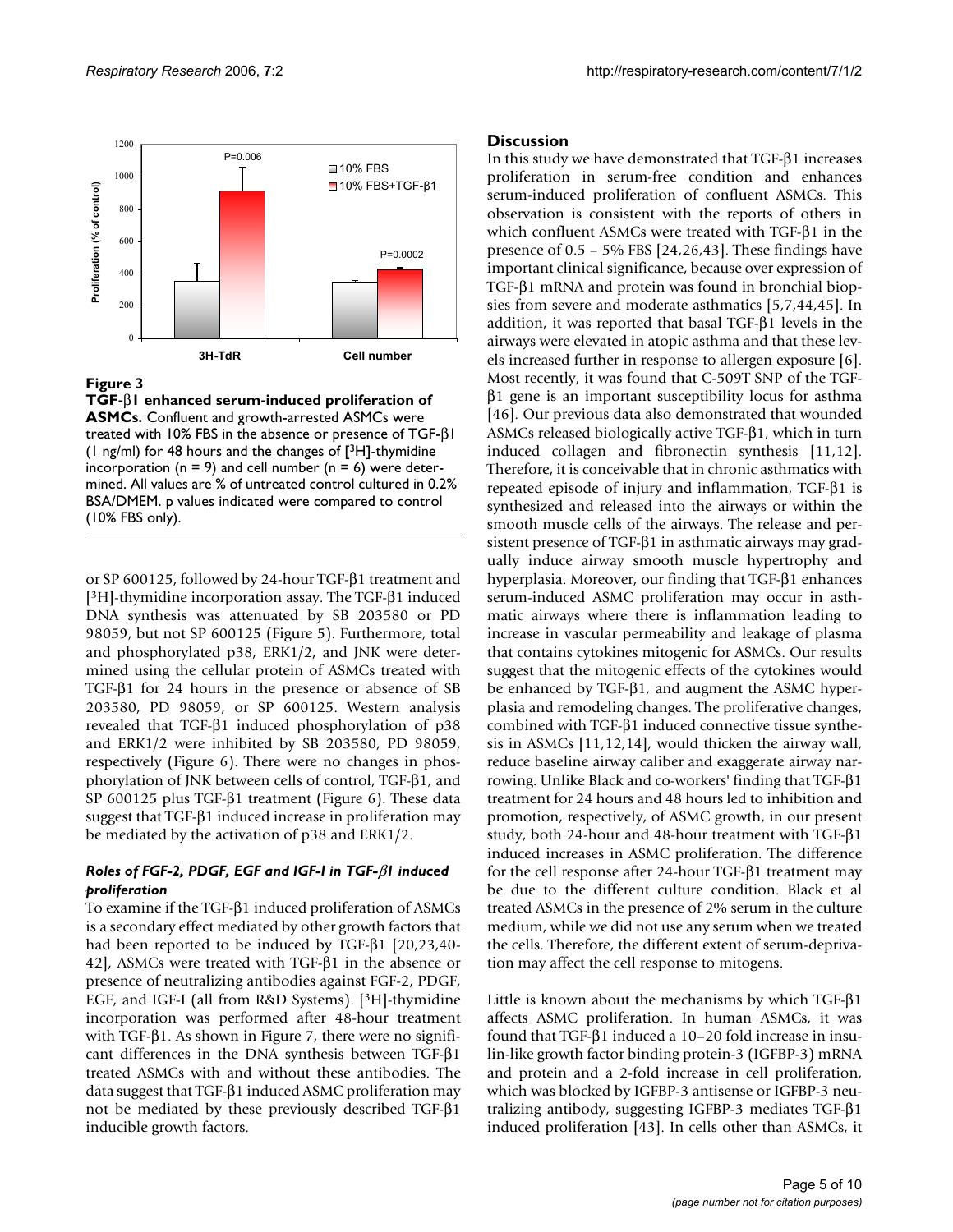

**TGF-**β**1 increased expression of phosphorylated MAPKs in ASMCs.** Confluent and growth-arrested ASMCs were incubated with 1 ng/ml of TGF-β1 for 1, 5, 30 minutes, 24 or 48 hours prior to protein extraction and Western analysis for phosphorylated or total p38 (Panel A), ERK1/2 (Panel B), and JNK (Panel C). \* p < 0.05, \*\* p < 0.01, \*\* p < 0.001 compared to control,  $n = 4-10$ ,  $C =$  control.

was suggested that release of PDGF mediated by TGF-β1 induces mesenchymal cells proliferation [20,42,23]. For example, Battegay and co-workers found that TGF-β1 induced human dermal fibroblasts, chondrocytes, and

arterial smooth muscle cell proliferation at low concentrations by stimulating autocrine PDGF-AA secretion [20]. Other studies showed that TGF-β1 induced marked growth responses, alone or in combination with EGF,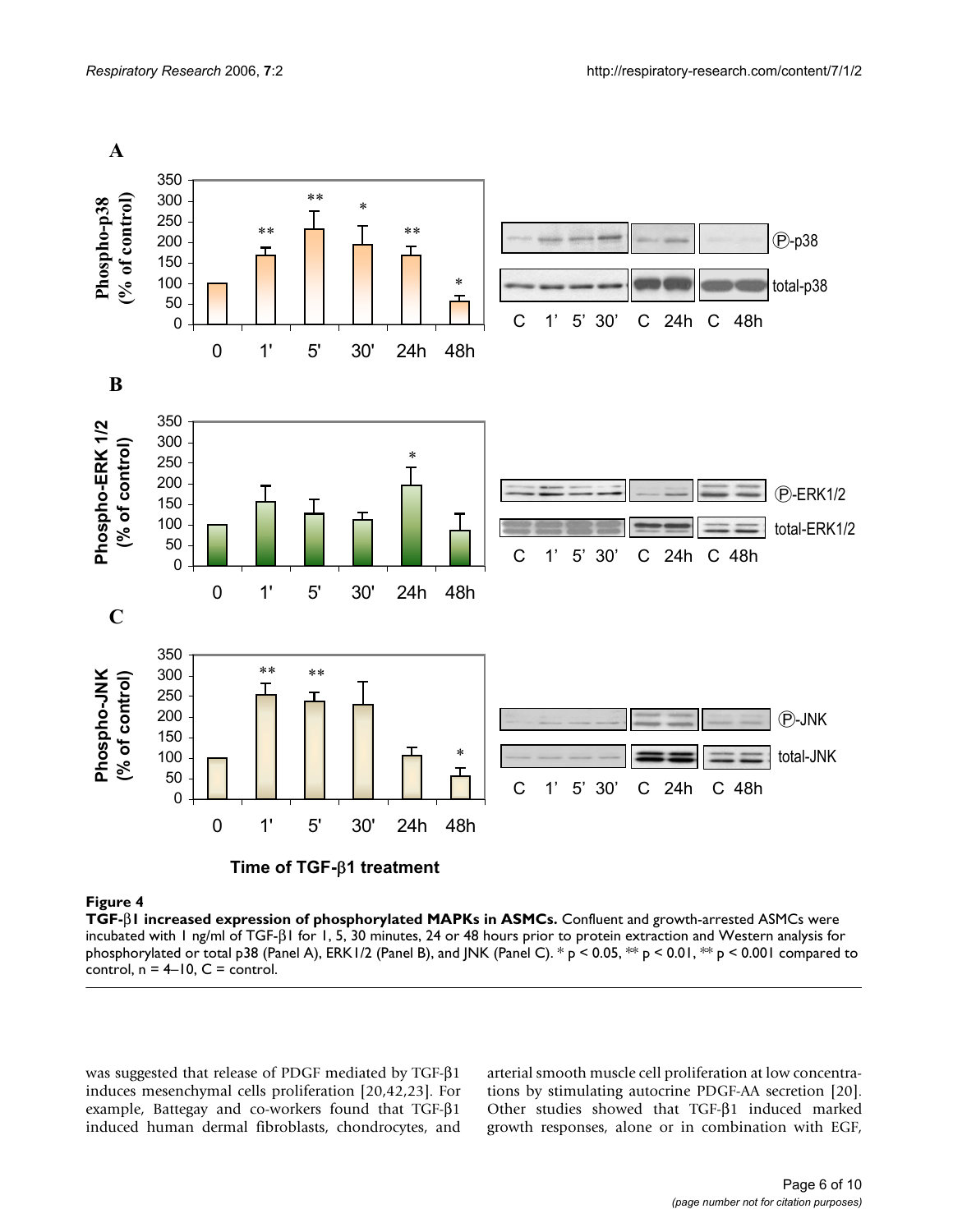

**Effects of MAPKs inhibitors on TGF-**β**1 induced increase of proliferation in ASMCs.** Confluent and growth-arrested ASMCs were pretreated for 1 hour with SB 203580, PD 98059, or SP 600125, prior to 24-hour treatment with 1 ng/ml of TGF-β1 (T). DNA synthesis was measured by [3H]-thymidine incorporation assay. Inhibition of phosphorylated p38 and ERK1/2 reduced TGF-β1 induced DNA synthesis.  $\#$   $p \leq 0.01$  compared to untreated control (C), \*\*  $p$  < 0.01, \*\*\*  $p$  < 0.001 compared to T, n = 7–8.

FGF-2, or PDGF-BB, that were largely independent of PDGF-AA [41]. We had recently demonstrated that treatment of primary interstitial pulmonary fibroblasts with TGF-β1 released large quantity of FGF-2, which led to proliferation. This TGF-β1 induced proliferation of the fibroblasts was mediated by FGF-2, but not EGF, IGF-I or PDGF [[47] and our unpublished data). In our present study, we used neutralizing antibodies against EGF, FGF-2, IGF-I or PDGF to examine the possible role of these growth factors in TGF-β1 induced ASMC proliferation. However, these antibodies did not block the TGF-β1 induced DNA synthesis. Our data suggest that the TGF-β1 induced proliferation of ASMCs in our model might be independent of the growth factors previously reported to mediate the proliferative effects of TGF-β1 in mesenchymal cells.

Phosphorylation of ERK1/2 has been reported to mediate mitogen-induced proliferation, while the phosphorylation of JNK and p38 are activated by a variety of non-specific stimuli such as changes in oxidation, osmolarity, and inflammatory cytokines [28,48]. The important roles of MAPKs activation in ASMC proliferation induced by endothelin-1, thrombin, FGF-2, PDGF, EGF, IGF-I, 5-HT and so on have been reported [29,49,30-37]. However, it is not known if MAPKs mediate TGF-β1 induced ASMC proliferation. In this study, for the first time, we have demonstrated that TGF-β1 induced proliferation of ASMCs is associated with increased expression of phosphorylated ERK1/2, p38, and JNK with different kinetics

of induction. Since the inhibitors of p38 and ERK blocked TGF-β1 induced proliferation, our data suggest that the activation of p38 and ERK is important for the TGF-β1 induced increase in ASMC proliferation. Our results are partly supported by another study using tracheal smooth muscle cells, which demonstrated that activation of p38 pathway by TGF-β modulated smooth muscle migration and remodeling [50]. In our study, there are some differences in the time required for activation of MAPKs after TGF-β1 stimulation amongst the 3 MAPKs. P38 and JNK were rapidly activated by TGF-β1, which was as early as 1 minute. However, the activation of ERK1/2 required prolonged treatment with TGF-β1 (24 hours). The activation of JNK lasted only 5 min, and the blockade of JNK activation failed to inhibit the ASMC proliferation induced by 24-hour of TGF-β1 treatment, indicating that the activation of JNK may not be important in mediating TGF-β1 induced proliferation of ASMCs. Interestingly, our finding is similar to a previous report using human lung fibroblasts, in which TGF-β1 activated ERK and p38 but not JNK [40]. The authors used 30-minute, 2-, 6-, 16-, and 24-hour TGF-β1 treatment and found that phosphorylation of p38 began within 30 minutes, while ERK1/2 activation began at 2 hour with maximal induction by 16 hour. They also found that activator protein-1(AP-1) binding depended on ERK1/2 but not p38 activation. However, using fibroblasts, we and others reported that TGF-β1 activated JNK and p38, but not ERK1/2 [47,51]. In another study, an interaction between ERK and p38 in macrophages was proposed in which TGF-β1 activated ERK, which in turn up-regulated MAPK phosphatase-1, thereby inactivating p38 [52]. A recent study using selective inhibitors of the three MAPKs [53] showed that inhibition of one of the intracellular pathway was sufficient to inhibit IL-1β induced ASMC proliferation and simultaneous inhibition did not lead to further reduction in the proliferation, suggesting the three major MAPK pathways are independent regulators of IL-1β dependent proliferation of rat ASMCs. Taken together, the above data indicate that one or more MAPK can be activated by TGF-β1 and the different MAPKs may act through different pathways in TGF-β1 induced proliferation of mesenchymal cells.

Our findings differ from a study by Cohen et al [54] in which TGF-β1 alone had no effect on human ASMC proliferation, but TGF-β1 inhibited EGF- and thrombininduced DNA synthesis, which was independent of ERK activation. However, it is somewhat incomparable with our data, because in addition to the species difference, the cells they used had no proliferative response to TGF-β1 alone, and they did not show whether TGF-β1 affected the activation of MAPKs. In addition, they used 5 µg/ml of insulin in their serum-free medium, which may affect the cell's response to growth factors or downstream mediators.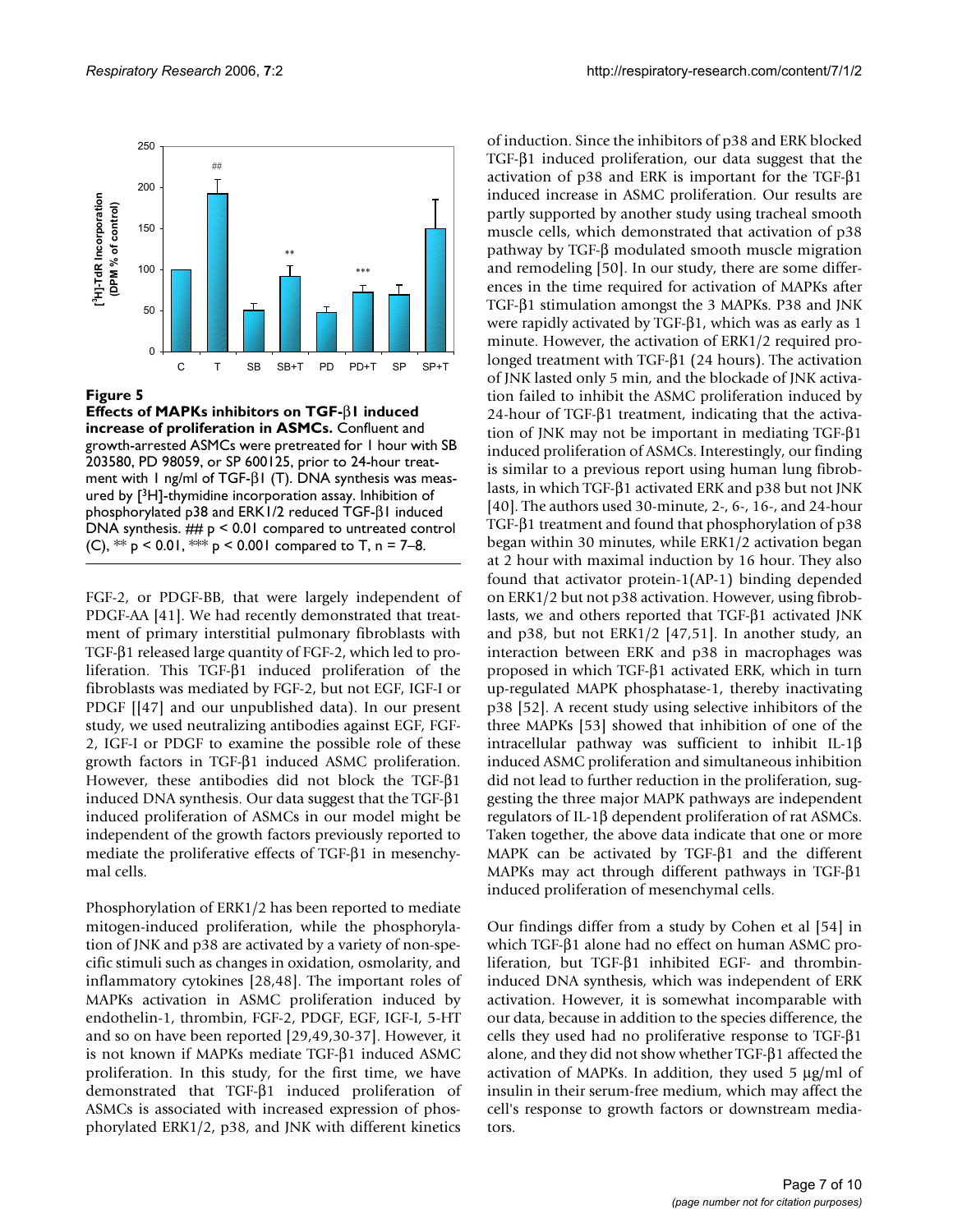

**Effects of MAPKs inhibitors on TGF-**β**1 induced activation of MAPKs.** Confluent and growth-arrested ASMCs were pretreated for 1 hour with SB 203580, PD 98059, or SP 600125, prior to 24-hour treatment with 1 ng/ml of TGF-β1 (T), followed by protein extraction and Western analysis for phosphorylated or total p38 (Panel A), ERK1/2 (Panel B), and JNK (Panel C). The blots are representatives of 3 independent experiments. C = control. \*\*  $p < 0.01$  \*\*  $p < 0.001$  compared to T.

The effects of TGF-β are mediated by TβR I and TβR II, which phosphorylate Smad 2 and Smad 3. The phosphorylated Smad 2 and Smad 3 bind Smad 4. The resultant complex translocates to the nucleus and activates the expression of target genes. It was demonstrated that Ras/ MEK/ERK pathway is partially required in order for TGF-β to activate Smad , and is also required for the Smad-mediated induction of connective tissue growth factor (CTGF) by TGF-β2 . In addition, it was reported that constitutive activation of p38 pathway-induced transcriptional activation was enhanced synergistically by coexpression of Smad2 and Smad 4, and was inhibited by expression of Cterminal truncated, dominant negative Smad 4 . Zhang and coworkers demonstrated a direct interaction between Smad 3/4 and two transcriptional factors (c-Jun and cFos) among the targets of the MARK pathways . Most recently, in cultured airway smooth muscle cells, Xie and coworkers found that TGF-β1 induced a significant activation of Smad 2/3 and translocation of phospho-Smad 2/3 and Smad 4 from cytosol to nucleus, as well as a timeand concentration-dependent expression of CTGF gene and protein. The TGF-β1 induced phosphorylation of Smad 2/3 and the expression of CTGF mRNA and protein were all blocked by the inhibition of ERK and JNK, but not by the inhibition of p38 and phosphatidylinositol 3 kinase (PI3K). The evidences given emphasize that there is a stimulatory interaction between MAPK pathway and Smad pathway in the context of TGF-β signaling. This interaction may play an important role in the airway remodeling. For example, CTGF is a downstream media-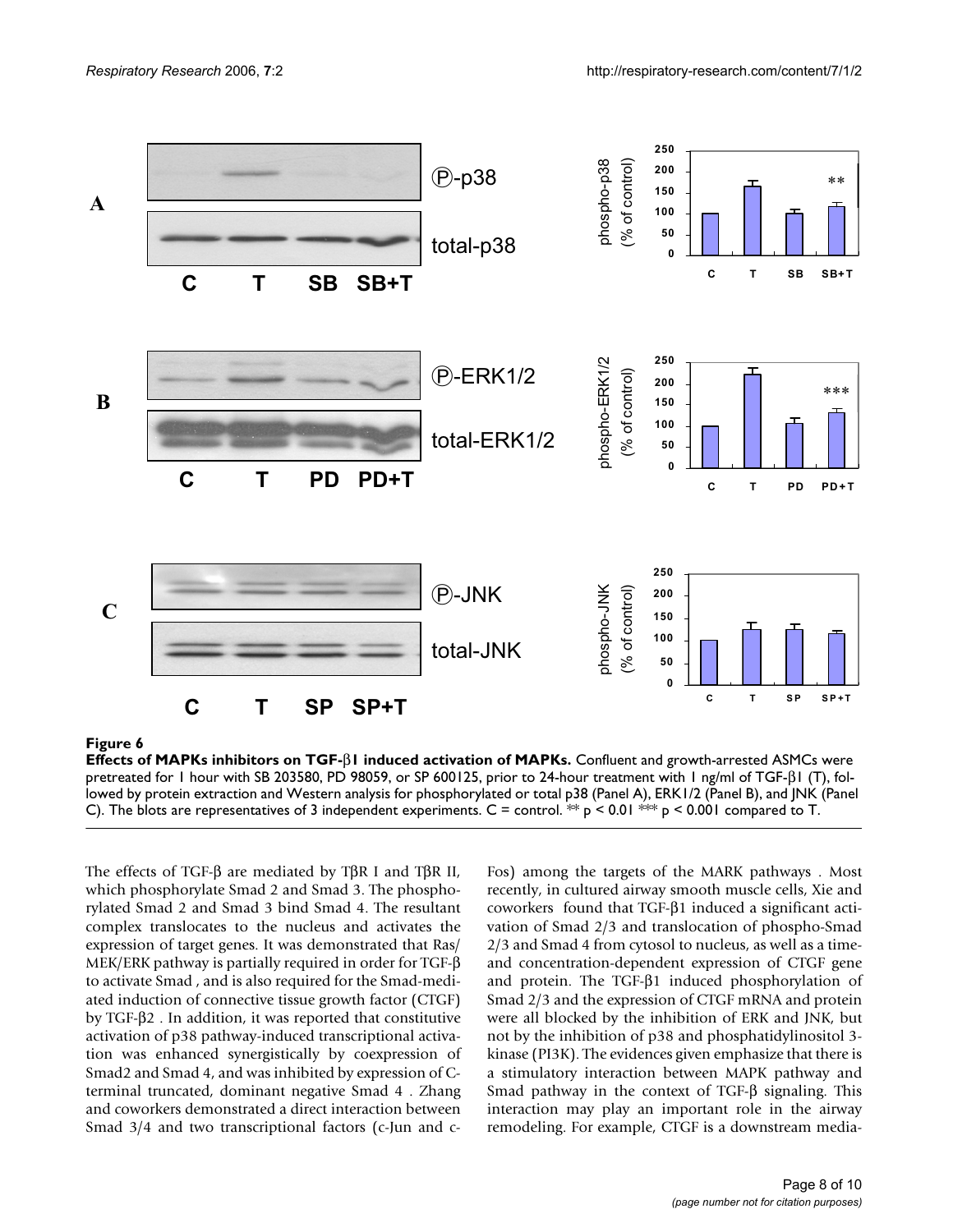

**Role of EGF, FGF-2, PDGF and IGF-I in TGF-**β**1 induced proliferation of ASMCs.** Confluent and growtharrested ASMCs were treated with TGF- $βI$  (1 ng/ml) in the absence or presence of neutralizing antibodies to EGF, FGF-2, PDGF and IGF-I for 48 hours prior to [3H]-thymidine incorporation assay.  $# p \leq 0.01$ , compared to untreated control (C). There were no significant differences ( $p > 0.05$ ) in the DNA synthesis between TGF-β1 treated cells with and without pretreatment with these antibodies.

tor of TGF-β fibrotic effects and is constitutively overexpressed in fibrotic airways. It is not clear whether this interaction is involved in the ASMC proliferation, however, it is possible in our present work that the TGF-β1 induced expression of MAPKs cross-talks with Smad pathway, and they act together which results in proliferation and fibrosis.

#### **Conclusion**

In conclusion, our results demonstrate that TGF-β1 increases ASMC proliferation, and also enhances seruminduced ASMC proliferation. In addition, the activation of p38 and ERK play an important role in mediating the TGF-β1 induced proliferation by ASMCs. These findings suggest that TGF-β1 which is expressed in airways of asthmatics may contribute to irreversible airway remodeling by enhancing ASMC proliferation.

# **Competing interests**

The author(s) declare that they have no competing interests.

# **Authors' contributions**

GC carried out all the experiments, wrote the manuscript and helped with the intellectual development of the work. NK obtained funding for the work, initiated and supported the intellectual development of the work.

# **Acknowledgements**

This work was supported by The Vancouver Coastal Health Research Institute (VCHRI) and Immunity and Infection Reserach Centre, VCHRI.

#### **References**

- 1. Bousquet J, Jeffery PK, Busse WW, Johnson M, Vignola AM: **[Asthma.](http://www.ncbi.nlm.nih.gov/entrez/query.fcgi?cmd=Retrieve&db=PubMed&dopt=Abstract&list_uids=10806180) [From bronchoconstriction to airways inflammation and](http://www.ncbi.nlm.nih.gov/entrez/query.fcgi?cmd=Retrieve&db=PubMed&dopt=Abstract&list_uids=10806180) [remodeling.](http://www.ncbi.nlm.nih.gov/entrez/query.fcgi?cmd=Retrieve&db=PubMed&dopt=Abstract&list_uids=10806180)** *Am J Respir Crit Care Med* 2000, **161:**1720-1745.
- 2. Elias JA: **[Airway remodeling in asthma. Unanswered ques](http://www.ncbi.nlm.nih.gov/entrez/query.fcgi?cmd=Retrieve&db=PubMed&dopt=Abstract&list_uids=10712368)[tions.](http://www.ncbi.nlm.nih.gov/entrez/query.fcgi?cmd=Retrieve&db=PubMed&dopt=Abstract&list_uids=10712368)** *Am J Respir Crit Care Med* 2000, **161:**S168-S171.
- 3. Stewart AG: **[Airway wall remodelling and hyperresponsive](http://www.ncbi.nlm.nih.gov/entrez/query.fcgi?cmd=Retrieve&db=PubMed&dopt=Abstract&list_uids=11448152)[ness: modelling remodelling in vitro and in vivo.](http://www.ncbi.nlm.nih.gov/entrez/query.fcgi?cmd=Retrieve&db=PubMed&dopt=Abstract&list_uids=11448152)** *Pulm Pharmacol Ther* 2001, **14:**255-265.
- 4. McKay S, Sharma HS: **[Autocrine regulation of asthmatic airway](http://www.ncbi.nlm.nih.gov/entrez/query.fcgi?cmd=Retrieve&db=PubMed&dopt=Abstract&list_uids=11806846) [inflammation: role of airway smooth muscle.](http://www.ncbi.nlm.nih.gov/entrez/query.fcgi?cmd=Retrieve&db=PubMed&dopt=Abstract&list_uids=11806846)** *Respir Res* 2002, **3:**11.
- 5. Minshall EM, Leung DY, Martin RJ, Song YL, Cameron L, Ernst P, Hamid Q: **[Eosinophil-associated TGF-beta1 mRNA expres](http://www.ncbi.nlm.nih.gov/entrez/query.fcgi?cmd=Retrieve&db=PubMed&dopt=Abstract&list_uids=9308919)[sion and airways fibrosis in bronchial asthma.](http://www.ncbi.nlm.nih.gov/entrez/query.fcgi?cmd=Retrieve&db=PubMed&dopt=Abstract&list_uids=9308919)** *Am J Respir Cell Mol Biol* 1997, **17:**326-333.
- 6. Redington AE, Madden J, Frew AJ, Djukanovic R, Roche WR, Holgate ST, Howarth PH: **[Transforming growth factor-beta 1 in](http://www.ncbi.nlm.nih.gov/entrez/query.fcgi?cmd=Retrieve&db=PubMed&dopt=Abstract&list_uids=9279252) [asthma. Measurement in bronchoalveolar lavage fluid.](http://www.ncbi.nlm.nih.gov/entrez/query.fcgi?cmd=Retrieve&db=PubMed&dopt=Abstract&list_uids=9279252)** *Am J Respir Crit Care Med* 1997, **156:**642-647.
- 7. Vignola AM, Chiappara G, Chanez P, Merendino AM, Pace E, Spatafora M, Bousquet J, Bonsignore G: **[Growth factors in asthma.](http://www.ncbi.nlm.nih.gov/entrez/query.fcgi?cmd=Retrieve&db=PubMed&dopt=Abstract&list_uids=9203815)** *Monaldi Arch Chest Dis* 1997, **52:**159-169.
- 8. Duvernelle C, Freund V, Frossard N: **[Transforming growth fac](http://www.ncbi.nlm.nih.gov/entrez/query.fcgi?cmd=Retrieve&db=PubMed&dopt=Abstract&list_uids=12850120)[tor-beta and its role in asthma.](http://www.ncbi.nlm.nih.gov/entrez/query.fcgi?cmd=Retrieve&db=PubMed&dopt=Abstract&list_uids=12850120)** *Pulm Pharmacol Ther* 2003, **16:**181-196.
- 9. Khalil N, Parekh TV, O'Connor RN, Gold LI: **[Differential expres](http://www.ncbi.nlm.nih.gov/entrez/query.fcgi?cmd=Retrieve&db=PubMed&dopt=Abstract&list_uids=11936776)sion of transforming growth factor-beta type I and II recep[tors by pulmonary cells in bleomycin-induced lung injury:](http://www.ncbi.nlm.nih.gov/entrez/query.fcgi?cmd=Retrieve&db=PubMed&dopt=Abstract&list_uids=11936776) [correlation with repair and fibrosis.](http://www.ncbi.nlm.nih.gov/entrez/query.fcgi?cmd=Retrieve&db=PubMed&dopt=Abstract&list_uids=11936776)** *Exp Lung Res* 2002, **28:**233-250.
- 10. Khalil N, O'Connor RN, Flanders KC, Unruh H: **[TGF-beta 1, but](http://www.ncbi.nlm.nih.gov/entrez/query.fcgi?cmd=Retrieve&db=PubMed&dopt=Abstract&list_uids=8630262) not TGF-beta 2 or TGF-beta 3, is differentially present in epi[thelial cells of advanced pulmonary fibrosis: an immunohis](http://www.ncbi.nlm.nih.gov/entrez/query.fcgi?cmd=Retrieve&db=PubMed&dopt=Abstract&list_uids=8630262)[tochemical study.](http://www.ncbi.nlm.nih.gov/entrez/query.fcgi?cmd=Retrieve&db=PubMed&dopt=Abstract&list_uids=8630262)** *Am J Respir Cell Mol Biol* 1996, **14:**131-138.
- 11. Chen G, Khalil N: **[In vitro wounding of airway smooth muscle](http://www.ncbi.nlm.nih.gov/entrez/query.fcgi?cmd=Retrieve&db=PubMed&dopt=Abstract&list_uids=12208092) [cell monolayers increases expression of TGF-beta receptors.](http://www.ncbi.nlm.nih.gov/entrez/query.fcgi?cmd=Retrieve&db=PubMed&dopt=Abstract&list_uids=12208092)** *Respir Physiol Neurobiol* 2002, **132:**341-346.
- 12. Coutts A, Chen G, Stephens N, Hirst S, Douglas D, Eichholtz T, Khalil N: **[Release of biologically active TGF-beta from airway](http://www.ncbi.nlm.nih.gov/entrez/query.fcgi?cmd=Retrieve&db=PubMed&dopt=Abstract&list_uids=11290525) [smooth muscle cells induces autocrine synthesis of collagen.](http://www.ncbi.nlm.nih.gov/entrez/query.fcgi?cmd=Retrieve&db=PubMed&dopt=Abstract&list_uids=11290525)** *Am J Physiol Lung Cell Mol Physiol* 2001, **280:**L999-1008.
- 13. Chen G, Khalil N: **Human neutrophil elastase (HNE) induced release of transforming growth factor-beta1 (TGF-**β**1) is activated by plasmin in cultures of human bronchial smooth muscle cells [abstract].** *Am J Respir Crit Care Med* 2005, **171:**A250.
- 14. Chen G, Grotendorst G, Eichholtz T, Khalil N: **[GM-CSF increases](http://www.ncbi.nlm.nih.gov/entrez/query.fcgi?cmd=Retrieve&db=PubMed&dopt=Abstract&list_uids=12471017) [airway smooth muscle cell connective tissue expression by](http://www.ncbi.nlm.nih.gov/entrez/query.fcgi?cmd=Retrieve&db=PubMed&dopt=Abstract&list_uids=12471017) [inducing TGF-beta receptors.](http://www.ncbi.nlm.nih.gov/entrez/query.fcgi?cmd=Retrieve&db=PubMed&dopt=Abstract&list_uids=12471017)** *Am J Physiol Lung Cell Mol Physiol* 2003, **284:**L548-556.
- 15. Cho JY, Miller M, Baek KJ, Han JW, Nayar J, Lee SY, McElwain K, McElwain S, Friedman S, Broide DH: **[Inhibition of airway remod](http://www.ncbi.nlm.nih.gov/entrez/query.fcgi?cmd=Retrieve&db=PubMed&dopt=Abstract&list_uids=14966564)[eling in IL-5-deficient mice.](http://www.ncbi.nlm.nih.gov/entrez/query.fcgi?cmd=Retrieve&db=PubMed&dopt=Abstract&list_uids=14966564)** *J Clin Invest* 2004, **113:**551-560.
- 16. McMillan SJ, Xanthou G, Lloyd CM: **[Manipulation of Allergen-](http://www.ncbi.nlm.nih.gov/entrez/query.fcgi?cmd=Retrieve&db=PubMed&dopt=Abstract&list_uids=15843580)[Induced Airway Remodeling by Treatment with Anti-TGF-](http://www.ncbi.nlm.nih.gov/entrez/query.fcgi?cmd=Retrieve&db=PubMed&dopt=Abstract&list_uids=15843580) [{beta} Antibody: Effect on the Smad Signaling Pathway.](http://www.ncbi.nlm.nih.gov/entrez/query.fcgi?cmd=Retrieve&db=PubMed&dopt=Abstract&list_uids=15843580)** *J Immunol* 2005, **174:**5774-5780.
- Moses HL, Yang EY, Pietenpol JA: [TGF-beta stimulation and inhi](http://www.ncbi.nlm.nih.gov/entrez/query.fcgi?cmd=Retrieve&db=PubMed&dopt=Abstract&list_uids=2208284)**[bition of cell proliferation: new mechanistic insights.](http://www.ncbi.nlm.nih.gov/entrez/query.fcgi?cmd=Retrieve&db=PubMed&dopt=Abstract&list_uids=2208284)** *Cell* 1990, **63:**245-247.
- 18. Sporn MB, Roberts AB: **[Transforming growth factor-beta:](http://www.ncbi.nlm.nih.gov/entrez/query.fcgi?cmd=Retrieve&db=PubMed&dopt=Abstract&list_uids=1332976) [recent progress and new challenges.](http://www.ncbi.nlm.nih.gov/entrez/query.fcgi?cmd=Retrieve&db=PubMed&dopt=Abstract&list_uids=1332976)** *J Cell Biol* 1992, **119:**1017-1021.
- 19. Hartsough MT, Mulder KM: **[Transforming growth factor beta](http://www.ncbi.nlm.nih.gov/entrez/query.fcgi?cmd=Retrieve&db=PubMed&dopt=Abstract&list_uids=7706248) [activation of p44mapk in proliferating cultures of epithelial](http://www.ncbi.nlm.nih.gov/entrez/query.fcgi?cmd=Retrieve&db=PubMed&dopt=Abstract&list_uids=7706248) [cells.](http://www.ncbi.nlm.nih.gov/entrez/query.fcgi?cmd=Retrieve&db=PubMed&dopt=Abstract&list_uids=7706248)** *J Biol Chem* 1995, **270:**7117-7124.
- 20. Battegay EJ, Raines EW, Seifert RA, Bowen-Pope DF, Ross R: **[TGF](http://www.ncbi.nlm.nih.gov/entrez/query.fcgi?cmd=Retrieve&db=PubMed&dopt=Abstract&list_uids=2171777)[beta induces bimodal proliferation of connective tissue cells](http://www.ncbi.nlm.nih.gov/entrez/query.fcgi?cmd=Retrieve&db=PubMed&dopt=Abstract&list_uids=2171777) [via complex control of an autocrine PDGF loop.](http://www.ncbi.nlm.nih.gov/entrez/query.fcgi?cmd=Retrieve&db=PubMed&dopt=Abstract&list_uids=2171777)** *Cell* 1990, **63:**515-524.
- 21. Goodman LV, Majack RA: **[Vascular smooth muscle cells express](http://www.ncbi.nlm.nih.gov/entrez/query.fcgi?cmd=Retrieve&db=PubMed&dopt=Abstract&list_uids=2538477) [distinct transforming growth factor-beta receptor pheno](http://www.ncbi.nlm.nih.gov/entrez/query.fcgi?cmd=Retrieve&db=PubMed&dopt=Abstract&list_uids=2538477)[types as a function of cell density in culture.](http://www.ncbi.nlm.nih.gov/entrez/query.fcgi?cmd=Retrieve&db=PubMed&dopt=Abstract&list_uids=2538477)** *J Biol Chem* 1989, **264:**5241-5244.